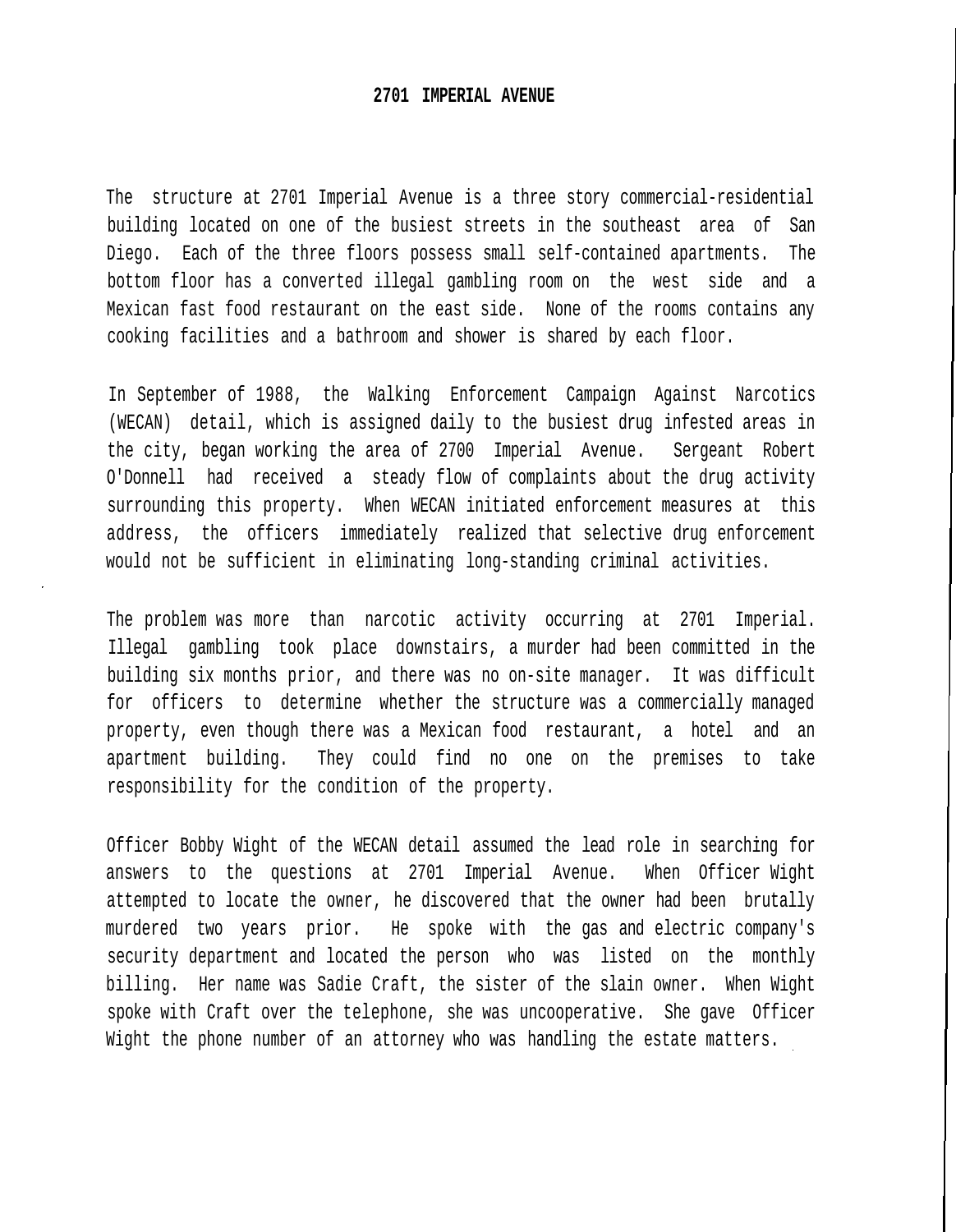## **2701 Imperial Avenue Page 2**

Officer Wight telephoned the attorney and learned that the property, as well as the rest of the estate, was insolvent and no money was available for repairs. Wight discovered the property at 2701 Imperial was for sale. He also learned there was an on-site manager at the address whose name was James Harris.

Wight had the Fire Marshall and Housing Inspector compile a formal investigative report regarding the condition of the property. A problem arose when the inspectors could not locate anyone to serve with the violations as James Harris could not be found. A month later Wight learned that Harris has been arrested in a major crack cocaine ring.

As Officer Wight facilitated communication between the estate, lawyers, the housing and fire inspectors, and the narcotics and vice units that were interested in the illegal activity at this address, he received a telephone call from the Great American Bank. The previous owner had defaulted on a \$400,000 loan and the bank was in the process of securing the deceased owner's assets.

The estate had no money to repair the property, the on-site manager was a major drug dealer, a large banking institution was attempting to seize the building, and drug dealing continued to thrive at the address. While Officer Wight continued corresponding and communicating with the Fire Marshall, the Building Inspector, the bank representative, and the estate lawyer, he waited tor the court decision. Between September of 1988 and January of 1989, over 134 drug related arrests were made at 2701 Imperial Avenue. Wight kept all of the interested parties informed of the ongoing activities.

On April 21, 1989, Hallmark Management Association was named receiver of the estate. They immediately began serving eviction notices, removed the pay telephone from in front of the building as it attracted drug dealers and immediately installed full-time security officers at the property. Officer